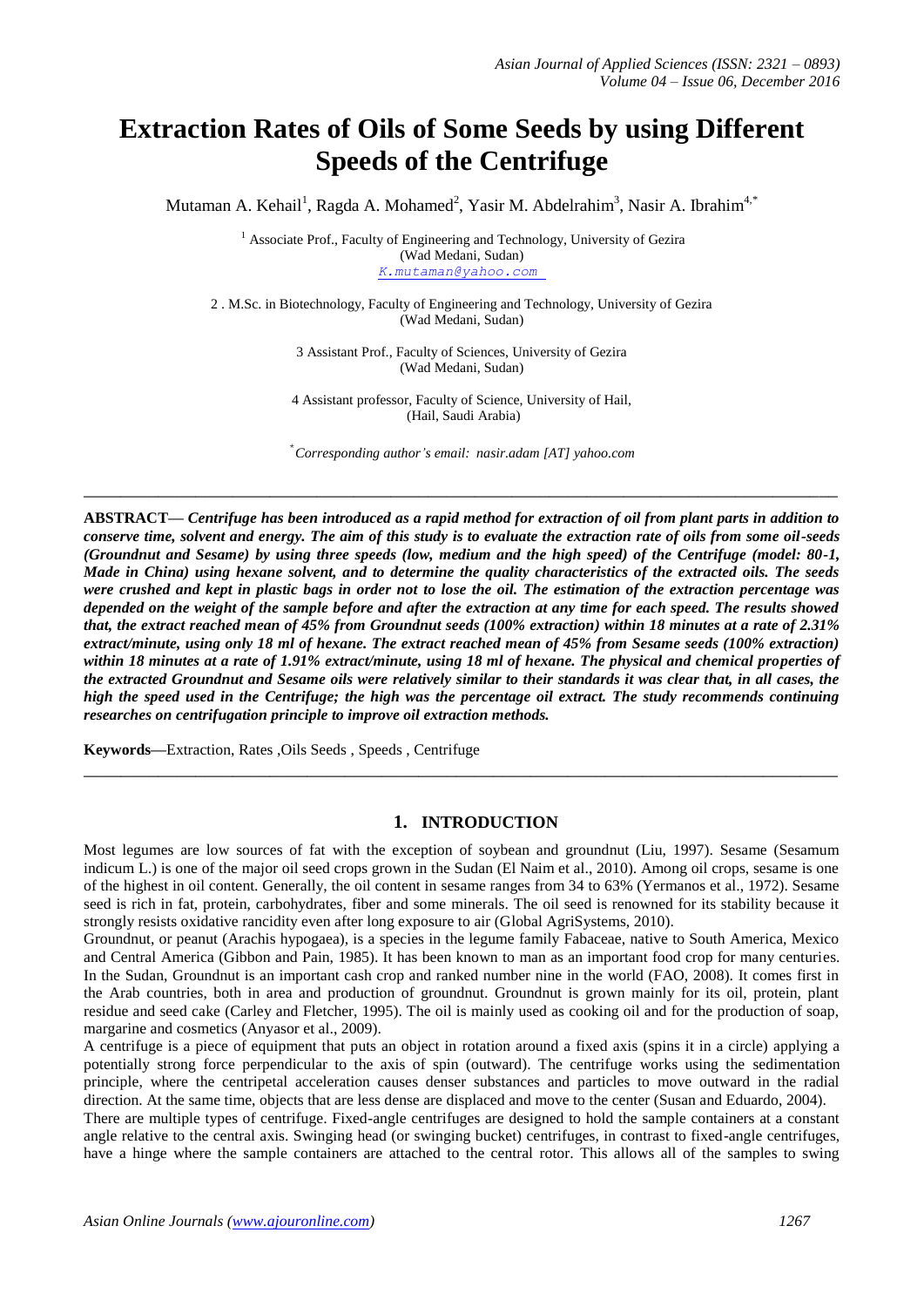outwards as the centrifuge is spun. Continuous tubular centrifuges do not have individual sample vessels and are used for high volume applications (Cole-Parmer and William, 2012).

A wide variety of laboratory-scale centrifuges are used in chemistry, biology, biochemistry and clinical medicine for isolating and separating suspensions and immiscible liquids. They vary widely in speed, capacity, temperature control, and other characteristics. Controls vary from simple electrical timers to programmable models able to control acceleration and deceleration rates, running speeds, and temperature regimes. Ultracentrifuges spin the rotors under vacuum, eliminating air resistance and enabling exact temperature control. Zonal rotors and continuous flow systems are capable of handling bulk and larger sample volumes, respectively, in a laboratory-scale instrument (Susan and Eduardo, 2004).

# **2. MATERIALS AND METHODS**

## *2.1.Materials*

Samples of groundnut (*A. hypogaea*) and Sesame seeds (*S. indicum*) were brought from Agricultural Research Corporation-Wad Medani, Sudan, during August 2015. Study tests were run in Faculty of Engineering and Technology, University of Gezira. The samples were prepared as two grams for each and were rolled in filter paper. Hexane solvent and Centrifuge (model: 80-1, made in China) were used for extraction of oils.

#### *2.2.Preparation of Seeds*

The healthy dry seeds were cleaned manually, and then the seeds were crushed to fine granules (less than 1 mm in size) and kept in plastic bags (to prevent absorption of oil) for extraction purposes. The samples were prepared in Faculty of Engineering and Technology, University of Gezira as two grams for each and were rolled separately in filter paper and soft tissue.

## *2.3.Method of Extraction*

The samples were placed in the six plastic tubes of Centrifuge. A piece of cotton was put over each rolled sample within the tube, under which small perforated plastic tube was also placed. The low (1000 rpm), medium (2000 rpm) and the high speed (4000 rpm) of the centrifuge were tested. The samples were prepared in 2 g for each and were rolled carefully within filter papers and fine tissues. The total extraction period was 18 minutes for Groundnut and Sesame seeds. Two ml of the hexane solvent was dropped on the cotton pieces over each rolled seed sample (solvent volume was 1.0 ml/g seed/2 minutes). After two minutes, the centrifuge was shut off, so as to reload the hexane solvent over each sample again, and then the centrifuge was put on again. The process of on-off for the centrifuge was repeated several times till the extraction percentage was 100% at the high speed. The estimation of the oil content was depended on the weight of the sample before and after the extraction. The centrifugation process was run under room temperature  $(26\pm3^{\circ}C).$ 

## *2.4.Physical Characteristics*

## *2.4.1.Determination of moisture content in the seeds:*

Moisture content was carried out according to AACC (1983), whereby 5 g of each sample (groundnut or sesame seeds) were weighed into a pre-dried, clean weighed porcelain dish. The samples were then placed in an air oven adjusted to 130<sup>o</sup>C for 3 hours; the samples were then removed from the oven, and cooled in a desiccator at room temperature and weighed. Moisture and dry matter (D.M) content were calculated according to the following formula:<br>Matter we were the following formula:

```
Moisture content = 
         weight of sample
```
 $D.M = 100$ - moisture%.

Where:

#### *2.4.2.Determination of Refractive Index:*

Was measured by using Refract meter (Model ABBE60) in the laboratory of Food analysis, Faculty of Engineering and Technology, University of Gezira.

#### *2.4.3.Determination of Density and Specific Gravity*

According to (John, 2003), 10 ml of the oil (V) was measured in a pre-weighed measuring cylinder (W). The weight of the cylinder and oil were measured  $(W_1)$ . The density of the water and the oil was then obtained as follow:

**Density of water** =  $W_1$ -W/V

 $W_1$  = weight of measuring cylinder + water  $W = weight of empty measuring cylinder$  $V =$  volume of water used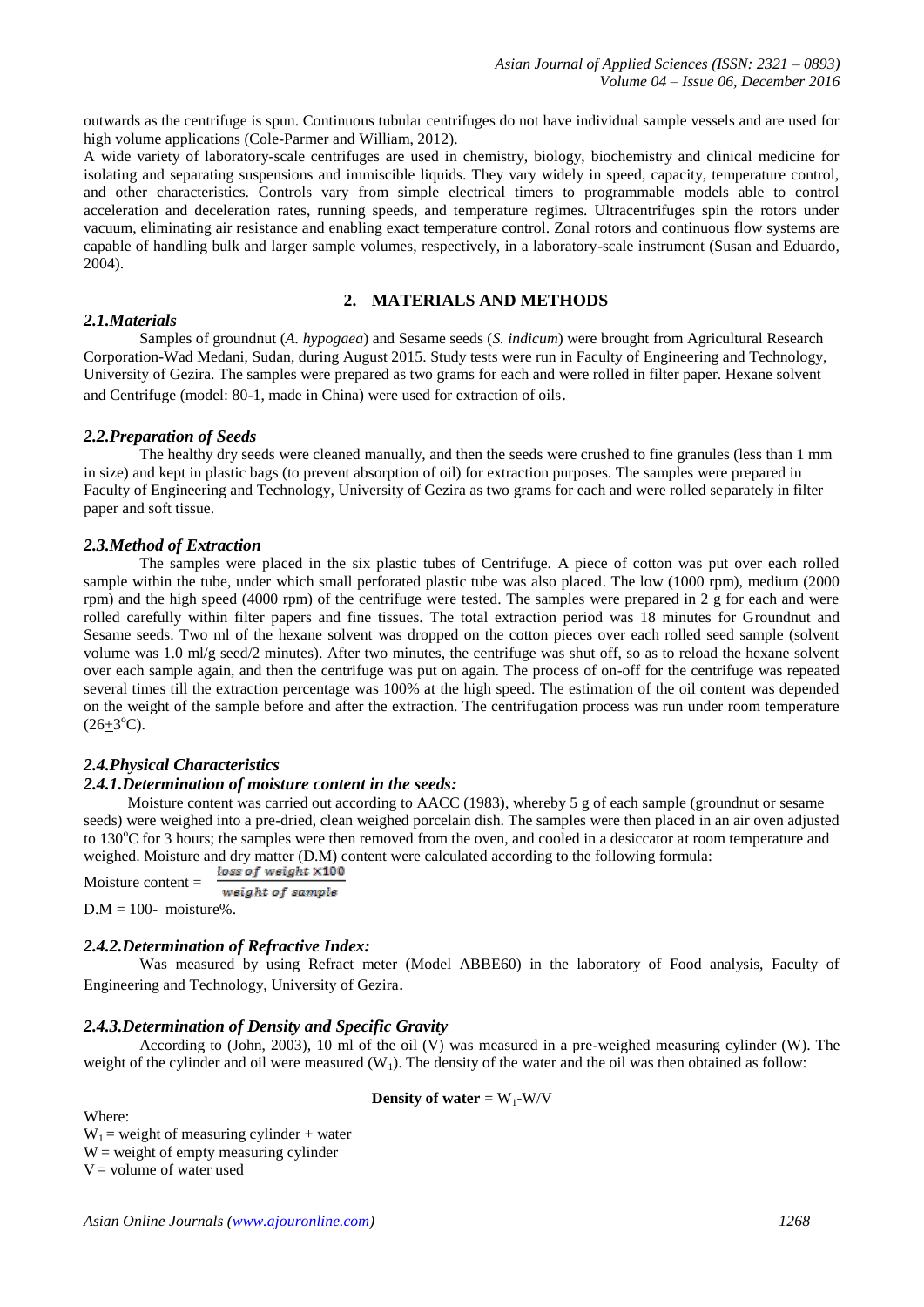## **Density of oil sample** =  $W_1-W/V$

Where:  $W_1$  = weight of measuring cylinder + oil sample  $W =$  weight of empty measuring cylinder V= volume of oil sample used Therefore: **Specific gravity** = Density of water / Density of oil sample

# *2.5.Chemical Characteristics*

# *2.5.1.Determination of Saponification Value:*

According to (Jimoh *et al.,* 2006), about 2 g of the oil sample were added to a flask with 30 ml of ethanol KOH and were then attached to a condenser for 30 minutes to ensure the sample were fully dissolved. After sample had cooled, 1 ml of phenolphthalein was added and titrated with 0.5M HCl until a pink end point has reached. Saponification value was calculated from the equation:

**Saponification value** =  $(S - B)$  x M x 56.1/sample weight

Where :

 $S =$ sample titer value  $B =$  blank titer value M= morality of the HCl  $56.1$  = molecular weight of KOH

## *2.5.2.Determination of Iodine Value (IV):*

According to Jimoh *et al.* (2006), 0.4 g of sample oil was weighed into a conical flask and 20 ml of carbon tetrachloride were added to dissolve the sample. Then 25 ml of Wijs reagent were added to the flask using a safety pipette in fume chamber. Stopper was then inserted and the content of the flask was vigorously swirled. The flask was then placed in the dark for 2 hours and 30 minutes. At the end of this period, 20 ml of 10% aqueous potassium iodide and 125 ml of water were added using a measuring cylinder. The content was titrated with 0.1M sodium thiosulphate solution until the yellow color almost disappeared. Few drops of 1% starch indicator was added and the titration continued by adding thiosulphate drop wise until blue coloration disappeared after vigorous shaking. The same procedure was used for blank test and other sample. The iodine value (IV) is given by the expression:

**Iodine Value** = 12.69 C  $(V_1 - V_2)/M$ 

Where:

 $C =$  Concentration of sodium

 $V_1$  = Volume of sodium thiosulphate used for blank

 $V_2$  = Volume of sodium thiosulphate used for determination

 $M = Weight of the sample$ 

# *2.5.3.Determination of Free Fatty Acids (FFA):*

According to AOAC (1997), 2.0 g of sample were measured into 250 ml Erlenmeyer flask, 100 ml of ethanol were added and followed by 2 ml of phenolphthalein indicator. The mixture was shaken and titrated against 0.1M NaOH with continuously shaking until the endpoint is reached, which is indicated by a slight pink color that persists for 30 seconds, the free fatty acids is expressed as:

 $$ 

Where :  $FFA% = Percent of free fatty acid (g/100g)$  $V =$  Volume of NaOH (ml)  $N =$  Morality of NaOH  $282$  = Molecular weight of oleic acid  $W = Weight of oil sample$ 

# *2.5.4.Determination of Peroxide Value:*

According to Nielsen (2003), 2.0 g of oil sample were added to 22 ml of a solution mixture of 12 ml chloroform and 10 ml acetic acid. 0.5 ml of saturated potassium iodide was added to the flask. The flask was corked and allowed to stay with occasional shaking for 1 minute. 30 ml of distilled water were then added to the mixture and titrated against 0.1M of  $\text{Na}_2\text{S}_2\text{O}_3$  until yellow color is almost gone. 0.5 ml of starch indicator was quickly added and titration continued until blue color just disappeared. A blank titration was also carried out at the same condition.

Where:

**Peroxide Value** =  $(S - B)$  x N x1000/W

Peroxide Value = Meq peroxide per 100g of sample  $S =$  Volume of titrate for sample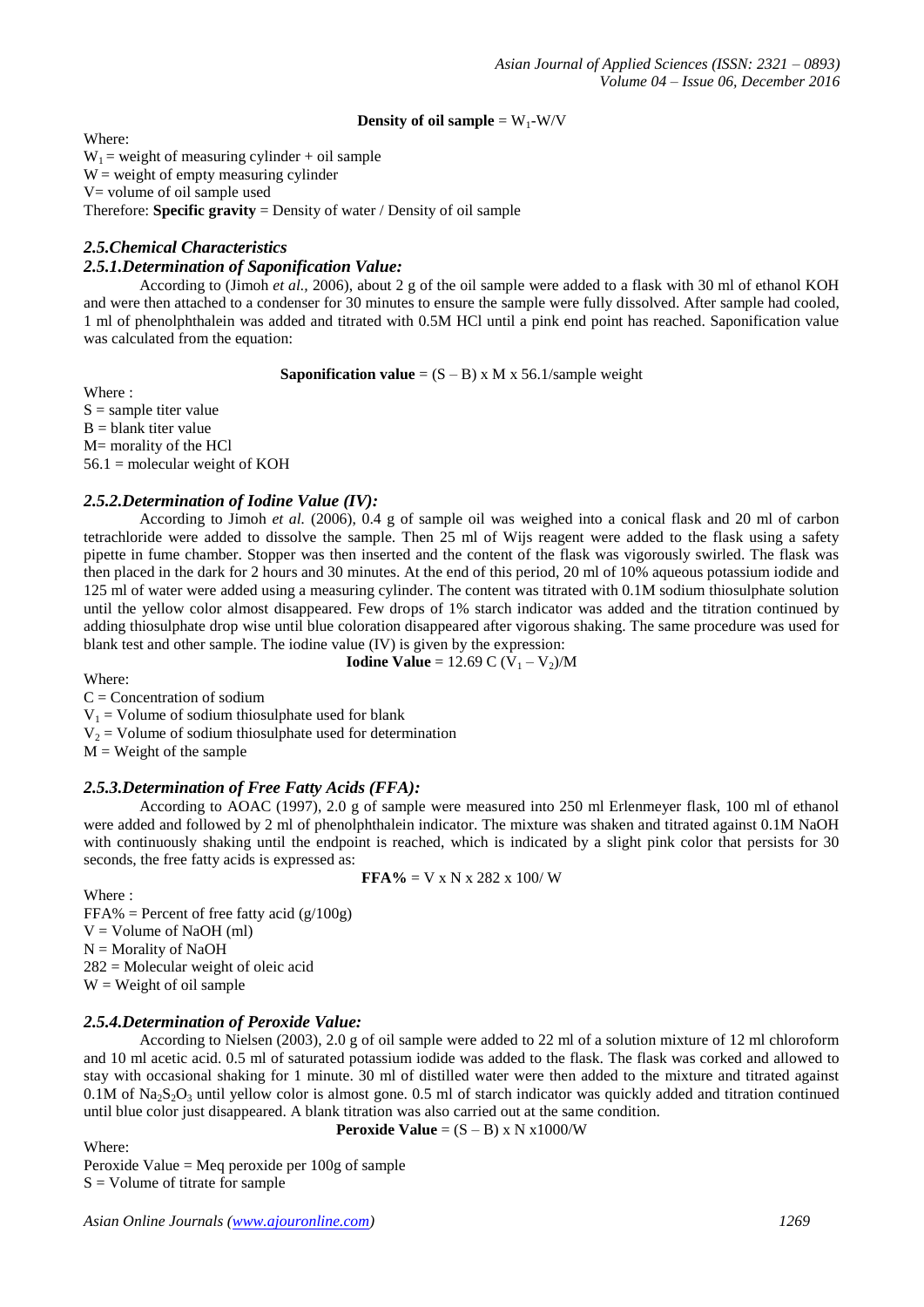$B =$  Volume of titrate for blank

 $N =$  Morality of Na<sub>2</sub>S<sub>2</sub>O<sub>3</sub> solution and  $W =$  Weight of sample

## *2.6.Statistical Analysis*

Microsoft office, excel 2007 was used to calculate the regression model output for the obtained data. The regression analysis tool was also used to describe the relation between the observed increases in the extraction percentages (the dependent variable) in accordance to the intervals of the test period (the independent variable).

For each seed sample (Groundnut or Sesame) and for each speed (low, medium or high) of the centrifuge,  $R^2$  (the correlation coefficient; which reflects the status of homogeneity between time and extraction percentage), intercept (the hypothetical starting point of the regression line and the expected value of Y corresponding to time zero), x-coefficient (the constant rate of increase in extraction percentage/minute) and the standard error in X variable (SE-X) and in Y variable (SE-Y) were obtained according to David (2005).

The regression line was drawn manually, using the principle described by Ray (2015); Bolker *et al*., (2008). The obtained line was used to predict time required for 100% extraction (the end point), specially for the medium and low speed treatments.

## **3. RESULTS AND DISCUSSION**

#### *3.1.Moisture content in groundnut and sesame seeds*

The moisture content in the tested groundnut seeds ranged between 5.2% and 5.62%, while that of sesame ranged between 4.30% and 4.80%. Onwueme and Sinha, (1999), found that groundnut seeds contain 47.7% oil and 5.4% water. USDA (2011) reported that, the moisture content in sesame seeds was about 3.75%.

## *3.2.Oil Extraction-rate from Groundnut Seeds*

Oil extraction rates from Groundnut seeds (in term of percentage) using hexane solvent in respect to time (per minutes) and different speeds (low, medium and high) of centrifuge machine, were presented in Table (4.1). At low speed, the extraction percentage was 11% after two minutes, and it reached 36% after 18 minutes.  $R^2$  was very high (0.98), while that, the X-coefficient was 1.67 (i.e. 1.67% of the oil was extracted from groundnut seed each minute).

At medium speed, the extraction percentage was 12% after two minutes, and it reached 40% after 18 minutes.  $R<sup>2</sup>$  was very high (0.98), while that, 1.85% of the oil was extracted from groundnut seed each minute. At high speed, the extraction percentage was 14% after two minutes, and it reached 48% after 18 minutes.  $R^2$  was very high (0.95), while that, 2.31% (X-coefficient) of the oil was extracted from groundnut seed each minute.

Oil content in groundnut seeds estimated to be 48% - 52% according to the variety (Christov, 2012), while it was found to be 44.8% - 51.7% in some samples of groundnut seeds obtained from Gezira State (Arabi, 2014).

It was clear that, the centrifuge machine at high speed required 18 minutes and 18 ml hexane to reach 100% extract of groundnut oil, compared to the above standards, while at the medium speed and the extraction rate of 1.85%/minute, the machine reached 83.33%, and 75% at the low speed during the same period (18 minutes) using the same volume of hexane (18 ml) (Figure (.1).

## *3.3.Oil Extraction-rate from Sesame Seeds*

Oil extraction rates from Sesame seeds (in term of percentage) using hexane solvent in respect to time (per minutes) and different speeds (low, medium and high) of centrifuge, were presented in Table (4.2). At low speed, the extraction percentage was 5% after two minutes, and it reached 29% after 18 minutes.  $R^2$  was relatively high (0.92), while that, the X-coefficient was 1.60 (i.e. 1.60% of the oil was extracted from Sesame seed each minute).

At medium speed, the extraction percentage was 11% after two minutes, and it reached 36% after 18 minutes.  $R<sup>2</sup>$  was very high (0.98), while that, 1.61% of the oil was extracted from Sesame seed each minute. At high speed, the extraction percentage was 13% after two minutes, and it reached 45% after 18 minutes.  $R^2$  was very high (0.98), while that, 1.91% (X-coefficient) of the oil was extracted from Sesame seed each minute.

Sesame seed contains 40-50% oil (Salunkhe *et al*., 1992). It was clear that, the centrifuge at high speed required 18 minutes and 18 ml hexane to reach 100% extract from Sesame oil, compared to the above standards, while at the medium speed, the machine reached 80%, and 64.44% at the low speed during the same period (18 minutes) using the same volume of hexane (18 ml) (Figure (2).

## *3.4.Physical Properties of the Extracted Oils*

Table (3) showed some physical properties (the density, refractive index and the specific gravity) of oil extracted from Groundnut and Sesame seeds by using centrifuge and hexane solvent. The density of Groundnut oil was 0.90, the refractive index was 1.4650 and the specific gravity was 0.92 which was relatively similar to the CoDEX-STAN210 (1999) standards of (0.912–0.920), (1.460-1.465) and (0.910-0.915), respectively, therefore, the extracted Groundnut oil has good quality.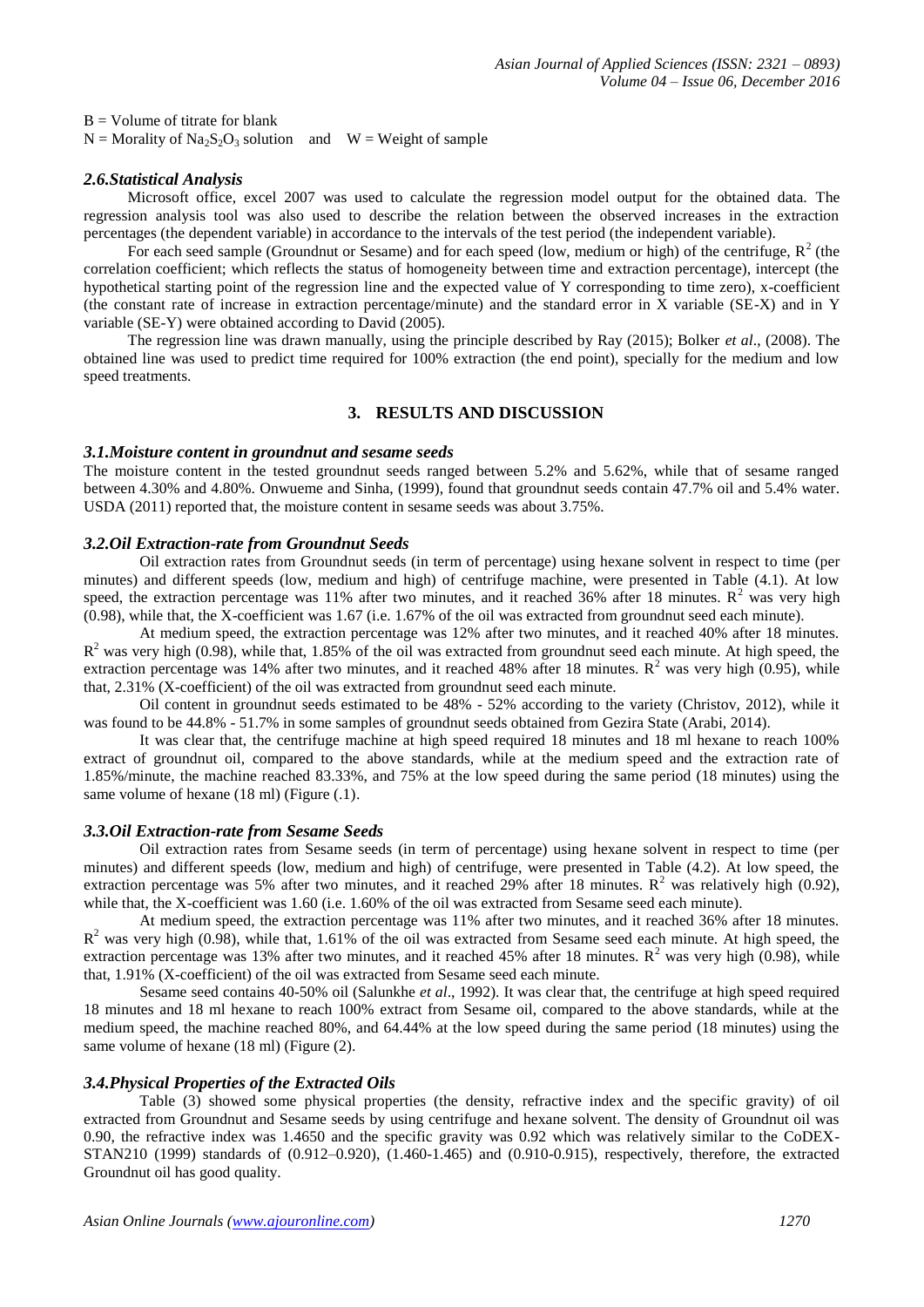The densities of Sesame oil was 0.88, the refractive index was 1.468 and the specific gravity was 0.91, while the CoDEX-STAN210 (1999) standards ranged between 0.915–0.924, 1.469-1.479 and 0.916-0.921, respectively, therefore, sesame oil extracted by hexane solvent has good quality.

The extraction of Groundnut and Sesame oils by centrifuge using hexane solvent led to yield oils with competent quality.

## *3.5.Chemical Properties*

Table (4) showed some chemical properties (saponification value, iodine value, peroxide value and free fatty acid) of Groundnut and Sesame oils extracted by using centrifuge and hexane solvent. The results showed that, in Groundnut oil, the saponification value was 168, the iodine value was 85, free fatty acids (FFA) was 0.64, and the peroxide value was 1.5, while, the standards of Groundnut oil of CoDEX-STAN210 (1999) were: saponification (187- 196), iodine value (86-107), Free Fatty Acid (0.6 max), and peroxide (1-10%).

The results of Sesame oil, the saponification value was 186, the iodine value was 102.3, free fatty acids (FFA) was 0.56, and the peroxide value was 1.5, while, the standards of Sesame oil of CoDEX-STAN210 (1999) were: saponification (186-195), iodine value (104-120), Free Fatty Acid (0.6 max), and peroxide (1-10%).

Although the moisture content in groundnut and sesame seeds, the physical and the chemical parameters were not identical with the proposed standards, but the differences (either significant or not significant) may be referred to differences in varieties and storage and preparation factors.

# **4. CONCLUSIONS AND RECOMMENDATIONS**

#### *4.1. Conclusions*

- The centrifuge at high speed required 18 minutes and 18 ml hexane to reach 100% extract of groundnut oil, compared to the standards, while at the medium speed and the extraction rate of 1.85%/minute, the machine reached 83.33%, and 75% at the low speed during the same period (18 minutes) using the same volume of hexane (18 ml).
- The centrifuge at high speed required 18 minutes and 18 ml hexane to reach 100% extract from Sesame oil, compared to the standards, while at the medium speed, the machine reached 80%, and 64.44% at the low speed during the same period (18 minutes) using the same volume of hexane (18 ml).
- The extraction rate was speed dependent (i.e. high extraction rate was at high speed and vice versa).
- The physical properties of Groundnut and Sesame oils extracted by centrifuge and hexane solvent were relatively similar to their standards.
- The chemical properties of Groundnut and Sesame oils extracted by centrifuge and hexane solvent were relatively similar to their standards.

## *4.2. Recommendations*

- 1- The study recommends continuing researches on centrifugation principle to improve oil extraction methods.
- 2- The extraction rate affected greatly with the sample size, which required further study.

| unicium specus or centringe |           |                     |                   |
|-----------------------------|-----------|---------------------|-------------------|
| Time (minutes)              | Low speed | <b>Medium</b> speed | <b>High speed</b> |
| 2                           | 11        | 12                  | 14                |
| 4                           | 13        | 14                  | 18                |
| 6                           | 15        | 20                  | 19                |
| 8                           | 18        | 21                  | 22                |
| 10                          | 25        | 24                  | 24                |
| 12                          | 28        | 32                  | 36                |
| 14                          | 30        | 35                  | 42                |
| 16                          | 33        | 37                  | 45                |
| 18                          | 36        | 40                  | 48                |
| Mean                        | 23.2      | 26.1                | 29.8              |
| <b>Regression Analysis</b>  |           |                     |                   |
| R-square                    | 0.981     | 0.979               | 0.947             |
| X-coefficient               | 1.67      | 1.85                | 2.31              |
| <b>Intercept</b>            | 6.56      | 7.61                | 6.69              |
| $SE-X$                      | 0.087     | 0.102               | 0.205             |
| SE-Y                        | 0.986     | 1.148               | 2.309             |
|                             |           |                     |                   |

**Table.1.** Percentage oil extracted from Groundnut seeds using hexane solvent in respect to time and different speeds of centrifuge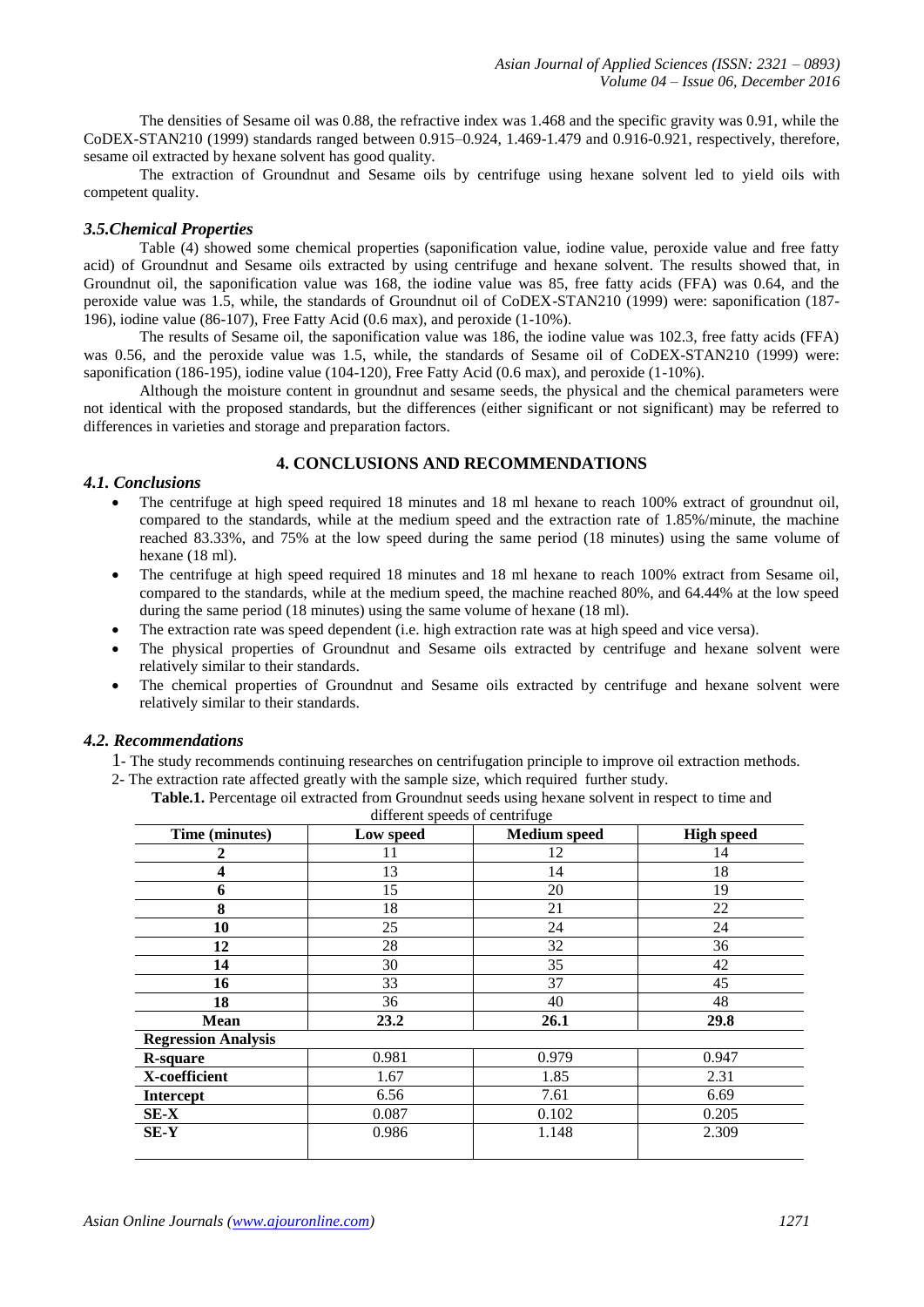| Time (minutes)             | Low speed | <b>Medium</b> speed | <b>High speed</b> |
|----------------------------|-----------|---------------------|-------------------|
| 2                          | 5         | 11                  | 13                |
| 4                          | 8         | 13                  | 15                |
| 6                          | 12        | 15                  | 18                |
| 8                          | 18        | 21                  | 22                |
| 10                         | 24        | 26                  | 26                |
| 12                         | 26        | 27                  | 30                |
| 14                         | 26        | 30                  | 32                |
| 16                         | 28        | 32                  | 38                |
| 18                         | 29        | 36                  | 45                |
| <b>Mean</b>                | 19.6      | 23.4                | 26.4              |
| <b>Regression Analysis</b> |           |                     |                   |
| <b>R</b> -square           | 0.919     | 0.979               | 0.984             |
| X-coefficient              | 1.60      | 1.61                | 1.91              |
| <b>Intercept</b>           | 3.56      | 7.36                | 7.36              |
| $SE-X$                     | 0.179     | 0.089               | 0.092             |
| SE-Y                       | 2.014     | 1.005               | 1.035             |

**Table.2:** Percentage oil extracted from Sesame seeds using hexane solvent in respect to time and different speeds of centrifuge

**Table .3:** Some physical properties of Groundnut and Sesame oils extracted by centrifuge using hexane solvent

| <b>Property</b>  | Groundnut     |                | <b>Sesame</b> |                |
|------------------|---------------|----------------|---------------|----------------|
|                  | <b>Sample</b> | CoDEX-STAN210, | <b>Sample</b> | CoDEX-STAN210, |
|                  |               | (1999)         |               | (1999)         |
| Density          | 0.90          | 0.912-0.920    | 0.88          | 0.915-0.924    |
| Refractive index | 1.4650        | 1.460-1.4650   | 1.4680        | 1.469-1.479    |
| Specific gravity | 0.92          | 0.910-0.915    | 0.91          | 0.916-0.921    |

**Table.4:**Some chemical properties of Groundnut and Sesame oils extracted by centrifuge using hexane solvent

| <b>Property</b>  | <b>Groundnut</b> |                       | <b>Sesame</b> |                       |
|------------------|------------------|-----------------------|---------------|-----------------------|
|                  | <b>Sample</b>    | CoDEX-STAN210, (1999) | <b>Sample</b> | CoDEX-STAN210, (1999) |
| Saponific. value | 168              | 187-196               | 186           | 186-195               |
| Iodine value     | 85               | 86-107                | 102.3         | 104-120               |
| Free fatty acid  | 0.64             | $0.6 \text{ max}$     | 0.56          | $0.6 \text{ max}$     |
| Peroxide value   | 1.5              | $1 - 10%$             | 1.5           | $1 - 10%$             |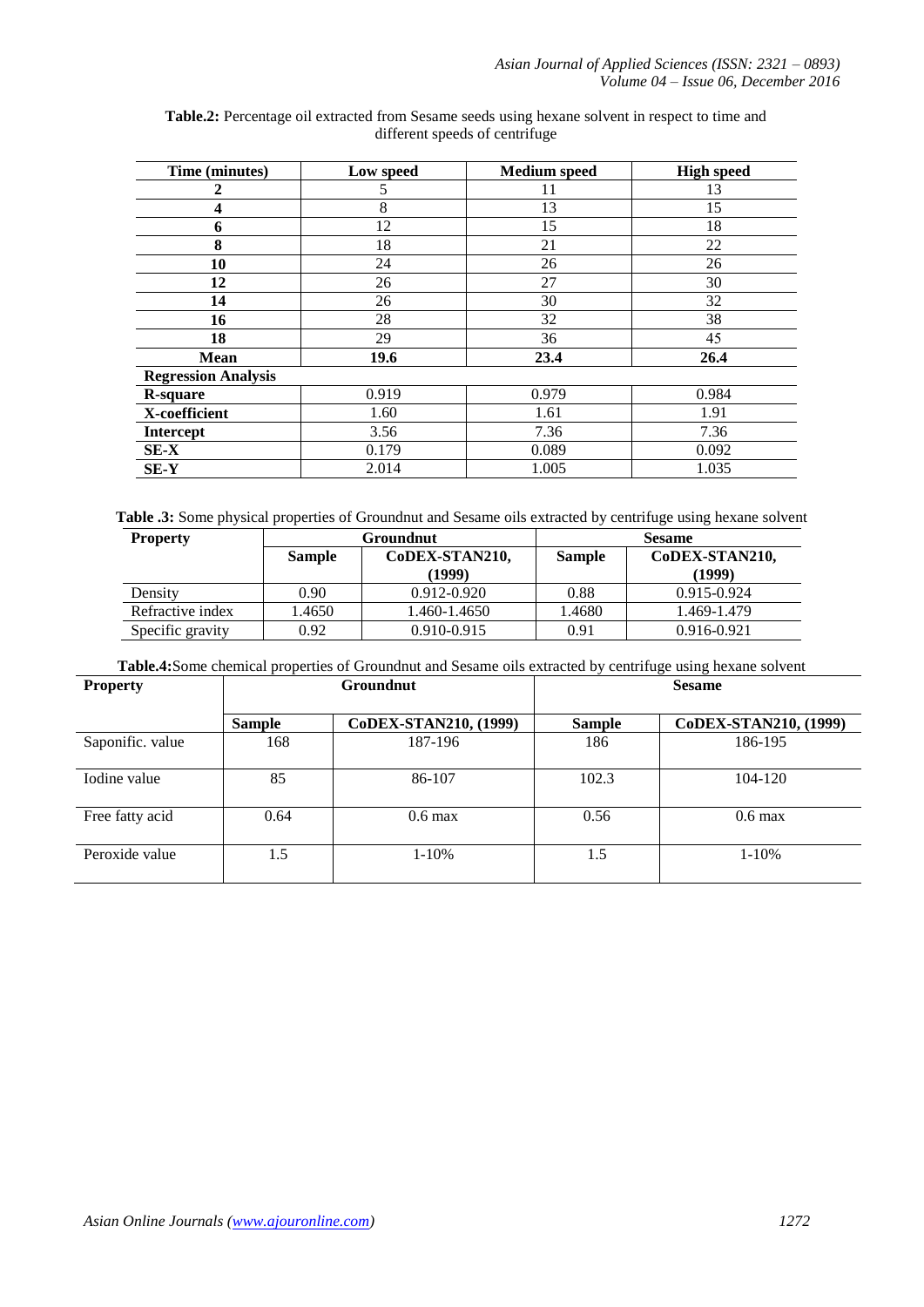

**Figure.1.** Regression lines of oil extracted percentage from Groundnut seeds using hexane solvent in respect to time and different speeds of centrifuge different speeds of centrifuge

**Low speed <u>---</del> Medium speed --- High** speed</u>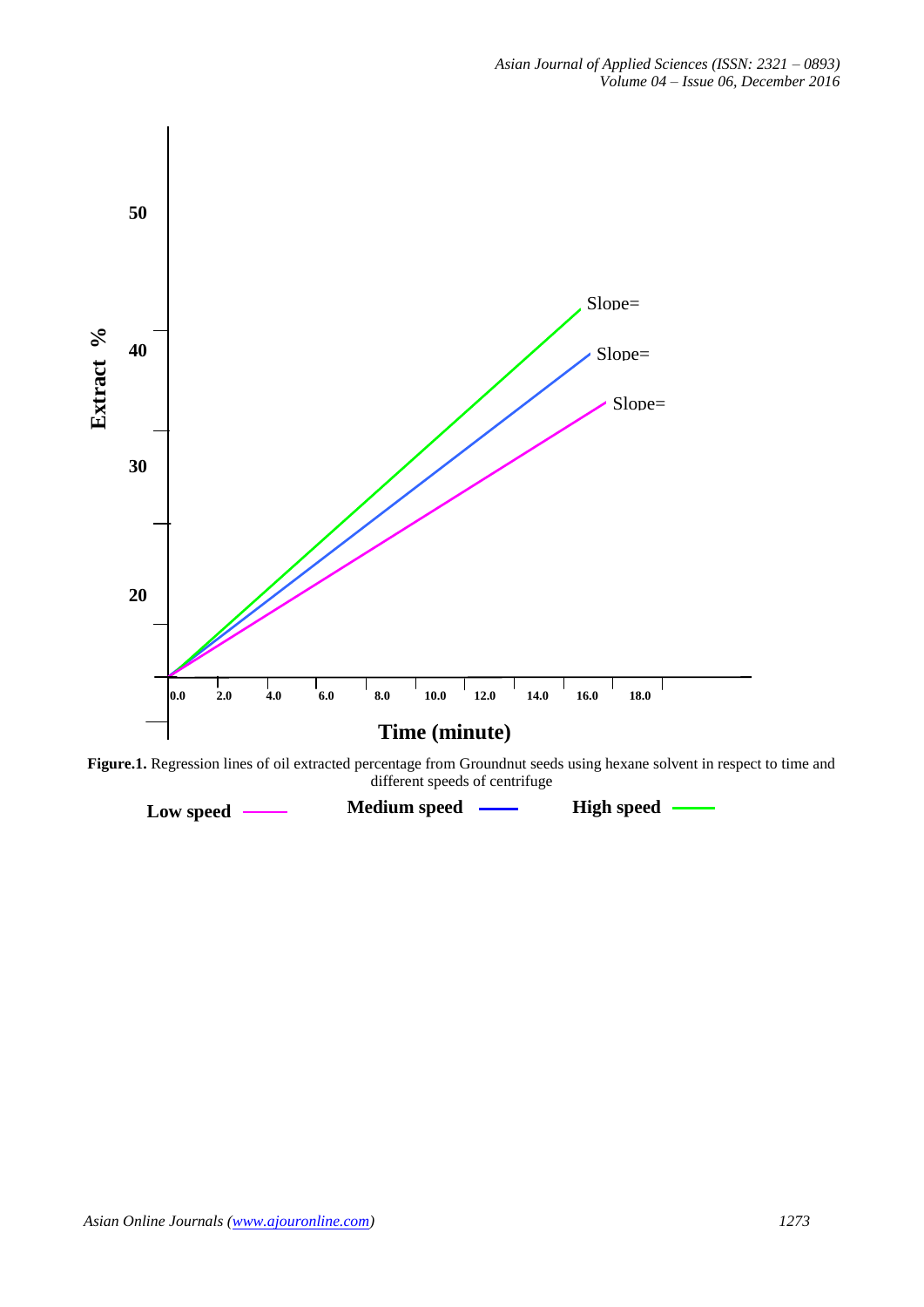

**Figure.2:**Regression lines of oil extracted percentage from Sesame seeds using hexane solvent in respect to time and **0** different speeds of centrifuge

| Low speed | <b>Medium</b> speed | <b>High speed</b> |
|-----------|---------------------|-------------------|
|-----------|---------------------|-------------------|

## **5. REFERENCES**

- AACC (1983). Approved methods of the American Association of Cereal Chemist,  $8^{TH}$  ed. The association: St. Paul, MN.
- Anyasor, G. N.; Ogunwenmo, K. O.; Oyelana, O. A.; Ajayi, D. and Dangana, J. (2009). Chemical Analyses of Groundnut (*Arachis hypogaea*) Oil. *Pak. J. Nutr.*, 8(3):269 - 272.
- AOAC (1997). Fat (Crude) in Meats and Meat Products, 16th ed., Chapter 39, p. 3, section 39.1.08. AOAC International, Gaithersburg, MD.
- Arabi, H. N. (2014). Effect of X-rays, Gamma rays and Ultra Violet light on some Morphological characteristics and nutritional contents of the first generation groundnut (*Arachis hypogae* L.) seeds. M.Sc. thesis, University of Gezira.
- Bolker, B. M., Brooks, M. E.; Clark, C. J.; Geange, S. W.; Poulsen, J. R.; Stevens, M. H. H. and White, J. S. (2008). Generalized linear mixed models: a practical guide for ecology and evolution. *Trends. Ecol. Evol*., 24:127-135.
- Carley, D. H. and Fletcher, S. M. (1995). An overview of world peanut markets. In: Pattee, H. E.; Stalker, T. H. (Eds.), Advances in Peanut Science. American Peanut Research and Education Society, Inc., Stillwater, USA, pp. 554–577.
- Chrisov, M. (2012). Contribution of inter specific hybridization to sunflower breeding. *Heli*., 35(57): 37-46.
- CoDEX-STAN210 (1999). Codex standard for named vegetable oils, (FAO).
- Cole-Parmer, P. and William, A. (2012). "Basics of Centrifugation". Retrieved 11 March 2012.
- David, A. F. (2005). *Statistical Models: Theory and Practice*, Cambridge University Press (2005).